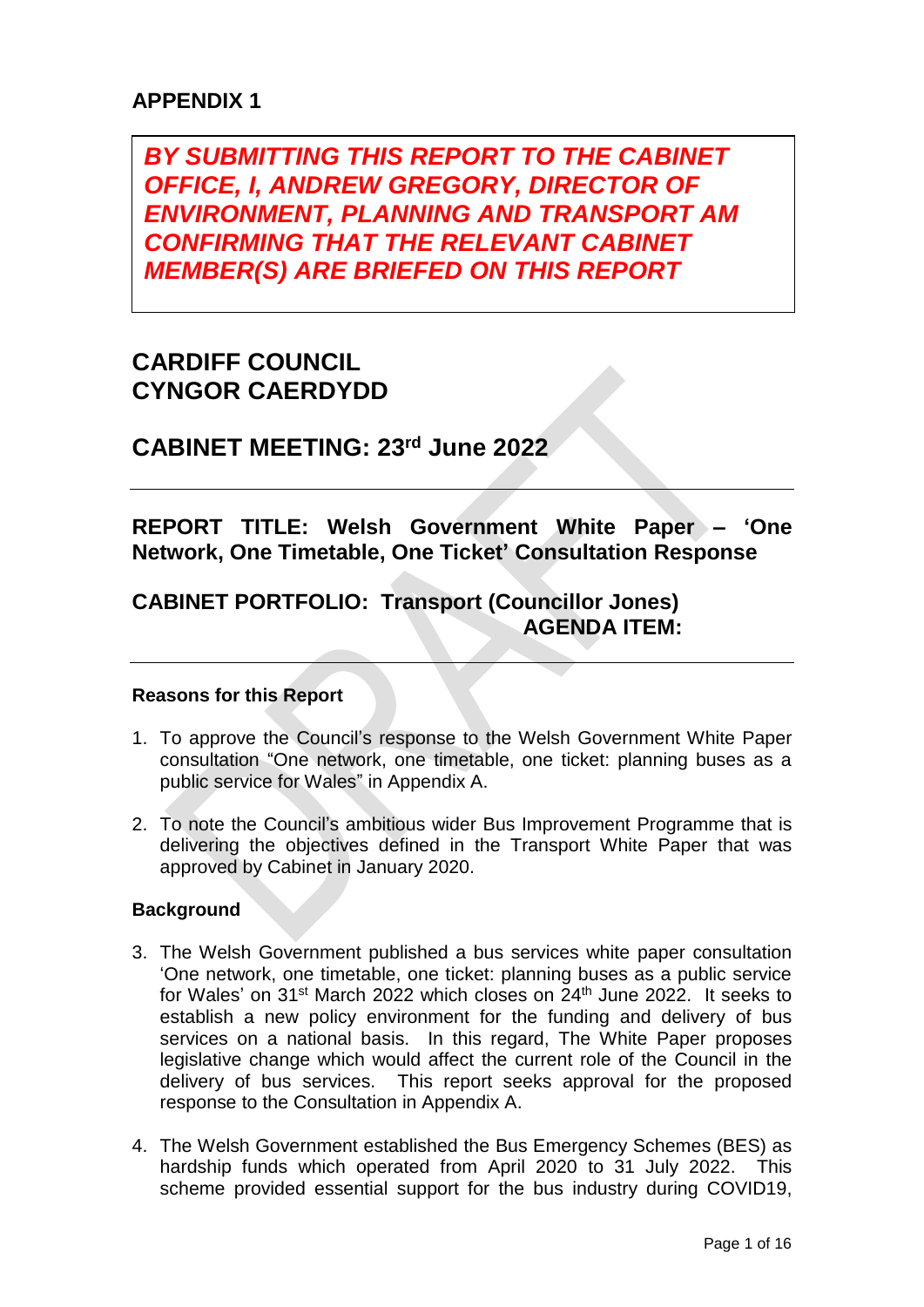and ongoing funding is being arranged under BES3.0 which is soon to be confirmed. This ongoing assistance is needed because patronage has not returned to pre-COVID19 levels. In return for this financial support the Welsh Government signalled that it expected operators to contribute to a reshaping of bus services in Wales – to include improved regional networks with greater integration with rail services, smart ticketing and timetabling. The current White Paper is proposing changes in legislation that will further facilitate the progression towards achieving this improved bus network.

- 5. Furthermore, in policy terms, the new Wales-wide transport strategy "Llwybr Newydd: the Wales Transport Strategy 2021" sets a new framework for transport decision making, with greater emphasis on sustainable travel and carbon reduction requirements. The strategic goal for buses is *"...a stable and coherent network of bus services that are fully integrated with other modes of public transport, that are reliable, affordable, flexible, easy to use, low-carbon and that encourage more people to use the bus rather than their cars."* Greater public sector control of bus services is envisaged being delivered through the proposed new legislation.
- 6. Pre-COVID19, bus services that were not provided commercially in Cardiff and considered to be necessary were tendered using limited funding available either from Welsh Government grants or the Council's own revenue. Bus patronage has only returned to approximately 70% of the pre-COVID19 levels which means that many bus services would not be able to be operated commercially. The risk to the Council of having to provide for additional supported bus services is currently protected in part through the Welsh Government funding provided through the Bus Emergency Scheme (BES) framework.

#### *Cardiff Council Bus Improvement Programme*

- 7. The delivery of a bus and rail-based public 'mass transit' transport system is a priority of Cardiff Council. As a result of this strategy development and working with key partners, a substantive delivery programme is currently moving forward to meet this ambition.
- 8. The Cardiff Transport White Paper, 2020, seeks to double bus usage in the city by 2030. In this strategy a range of major programmes were identified including delivering a new central bus station, integrated transport interchange at Cardiff Central, bus rapid transit routes linked to the region and joined up with the new Metro network of train services, Park & Ride facilities at strategic sites including Junction 33 and Junction 32/A470, using SMART corridor technology to give buses priority at traffic signalised junctions, bus priority lanes, improve bus access to regional destinations including Newport, Pontypridd and Penarth and making sure all buses in Cardiff are clean, green and efficient.
- 9. One of the mechanisms suggested was the introduction of a £1 fare for trips within Cardiff. This approach, though in a more limited form, was trialled in the pre-Christmas 2021 period and was successful in attracting new users to buses. There were approximately 85,000 bus journeys by people that took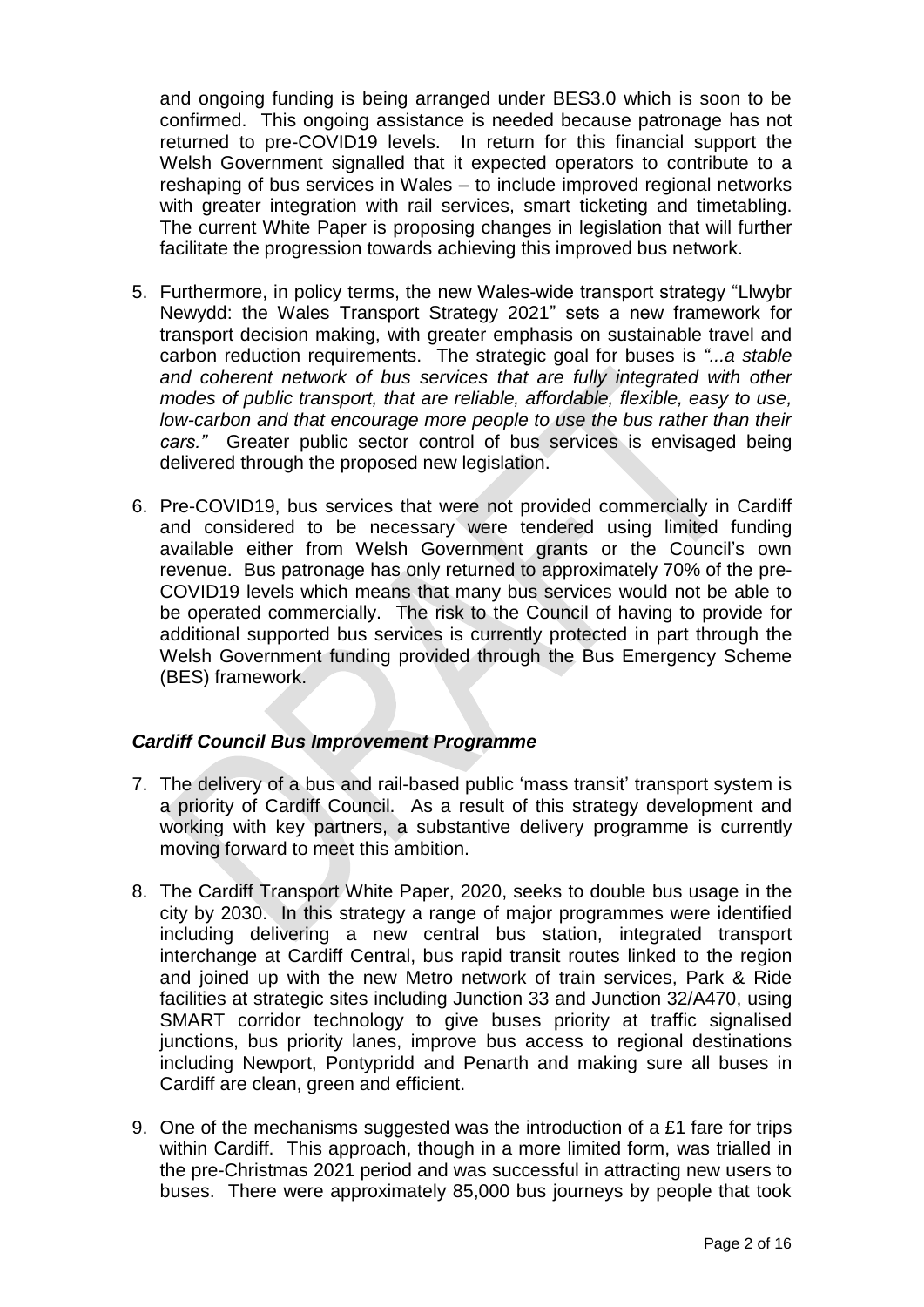up the offer of the Council's £1 bus promotion scheme that operated for a fortnight from 3rd to 16th December through a Voluntary Partnership Agreement with Bus Operators. Adventure Travel, Cardiff Bus, Edwards Coaches Ltd, First Cymru and Stagecoach South Wales participated in the scheme. The scheme along with targeted traffic network interventions by the Council's team in the Control Room made a significant difference in managing the increased demand in travel over the Christmas shopping period. The online feedback survey generated 313 responses with 163 having used the £1 discounted fare:

- 12% were new bus users and 25% were returning to use the bus.
- 41% of the new and returning users confirmed they would continue to use the bus.
- An independent survey by Systra for Transport for Wales (TfW) between 2nd February and 3rd March 2022 indicated that 17% of the bus users during the £1 Bus Fare Promotion scheme made approximately 4 more trips on average by bus than they usually would. 21% of these trips would have been made by a different mode and 50% were journeys they would not have made otherwise. 82% of them stated that the reduced bus fare was the main reason for the increased use by bus. The results also indicated that 61% of those surveyed were not aware of the December scheme and 30% of them indicated they would travel more by bus if the £1 bus promotion was offered in the future.
- 10.Future opportunities to introduce the £1 bus fare are now being explored and will be subject to successful funding bids. The Cardiff Transport Strategy also proposes an integrated network of bus services and park and ride facilities across the city.
- 11. In July 2021, Cabinet approved undertaking public consultation and engagement to develop a more focussed Bus Strategy for Cardiff. There will be a further report on the draft Bus Strategy for Cabinet approval by December 2022. Subject to the outcome of consultation and decision, the key strategic action programmes identified in the strategy proposed to be delivered are:
	- Big Move 1: Complete the Bus Interchange
	- Big Move 2: Create New Priority Bus 'Smart' Corridors
	- Big Move 3: City Centre Package
	- Big Move 4: Metro Integration, Integrated Ticketing and Information **Package**
	- Big Move 5: Fares
	- Big Move 6: Review of Bus Network Governance arrangements for the medium and long term
	- Big Move 7: Creating a Better Customer Experience
	- Big Move 8: A Low Emission/Zero Carbon Bus Fleet
	- Big Move 9: Integration of Schools Transport
- 12. In particular, Cardiff is currently developing Big Move 2 and Big Move 3 programmes of a five- year implementation plan for an exemplar bus route network. It will include corridors linking the key bus user communities on the strategic corridors to the City Centre, bus priority improvements with targeted segregation and technological improvements to manage traffic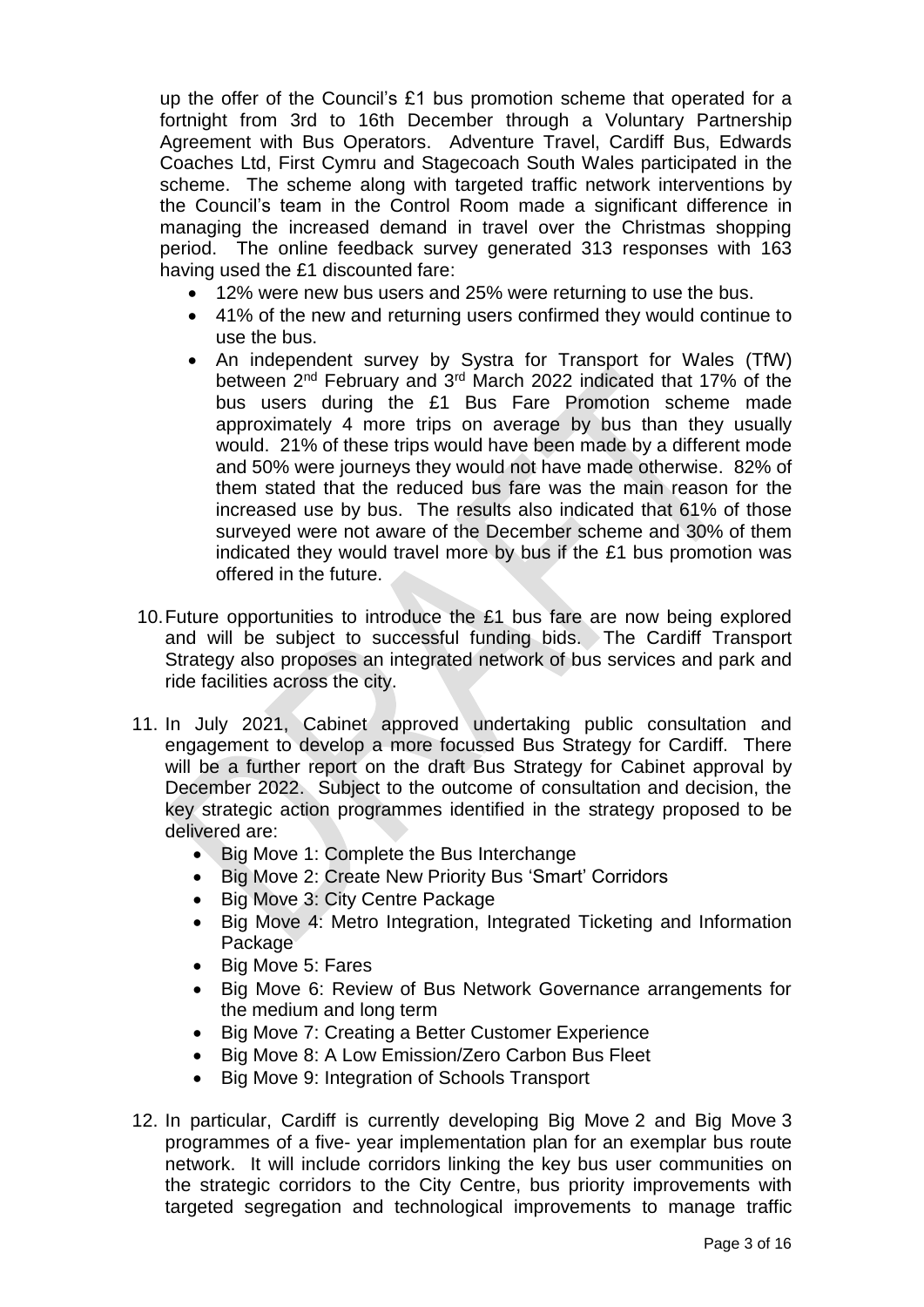signals on key major routes to establish a network of 'Smart Corridors' giving bus travel a measured advantage over the private car. It will also identify infrastructure improvements to bus routes and stops in the City Centre ensuring the flexibility of bus route services.

- 13. In addition, Cardiff has been highly successful in achieving funding for the transition to a low carbon bus fleet. Cardiff Council facilitated the award of funding from the UK Government ULEB fund to Cardiff Bus for the provision of 36 electric buses and associated bus depot infrastructure. Funding has been made available through the Welsh Government to facilitate further provision of electric buses to bus operators. The details of the scheme will be the subject of a subsequent report to Cabinet that will seek approval to engage with bus operators on the scope of the scheme.
- 14. Furthermore, the Council is working in collaboration with the Welsh Government, Transport for Wales (TfW), Burns Delivery Unit, Cardiff City Region, key partners and stakeholders on the following programme of bus projects and initiatives:
	- £1 Bus Fare Promotion 2021 trial and future opportunities.
	- Integrated ticketing trial between Cardiff and Newport (Welsh Government and TfW).
	- Fflecsi demand responsive pilot in Cardiff (TfW) ended  $25<sup>th</sup>$  April 2022.
	- Development of the Mobility as a Service (MaaS) Integrated Ticketing Phone App (led by TfW).
	- Bus Strategy for Cardiff by December 2022.
	- Park and Ride Strategy for Cardiff by December 2022.
	- New Integrated Train Station at Newport Road (WelTAG study Burns Delivery Unit).
	- New Integrated Train Station at Cardiff Parkway, St Mellons (Planning approval granted March 2022).
	- Clean air improvements in the City Centre to the benefit of bus services – Central Square (by June 2022), City Centre East – Phase 1 (by March 2023), Castle Street (by March 2023), Boulevard de Nantes (by December 2023).
	- Future regional bus rapid transit links, and local bus route improvements by September 2023 (Design and WelTAG study collaboration with bus operators, Welsh Government, TfW, Burns Delivery Unit and Cardiff City Region).
	- Strategic bus network and service improvements through s106 developer contributions.
	- Electric buses grant funding from the Welsh Government.
	- Replacement of the Bus Real-Time Passenger Information system subject to funding.
	- Bus stop infrastructure improvements subject to funding.
	- Smart Corridor 'Living Lab' trials.
	- Bus Lane and Bus Gate improvements (Penhill bus lane 2022/23, Llanrumney bridge crossing scheme – subject to planning permission)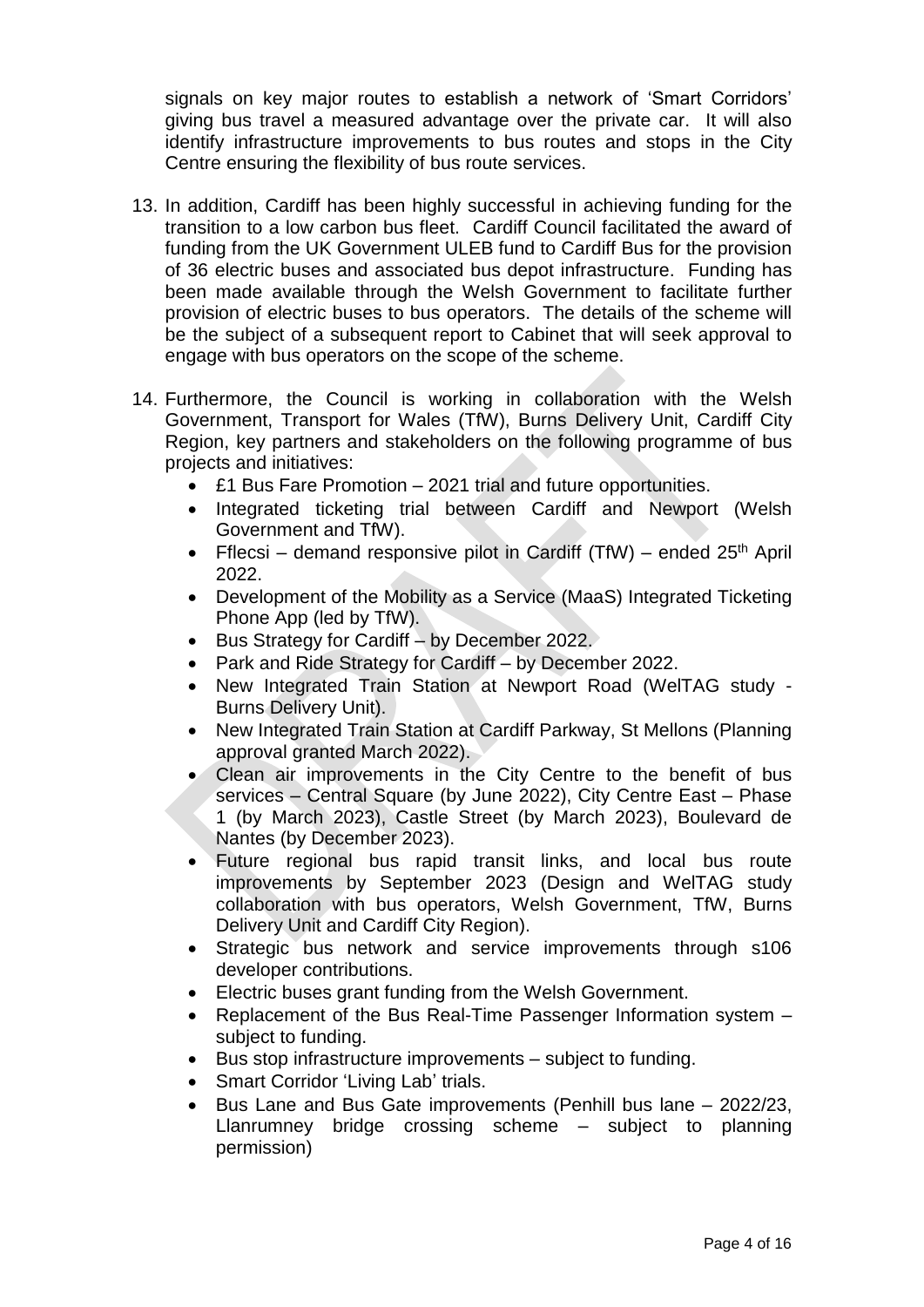#### *Welsh Government White Paper -One Network, One Timetable, One Ticket*

- 15.The recently issued Welsh Government White Paper aligns fully with the Council bus enhancements programme. The paper seeks to trigger new legislation to change the governance arrangements for local bus services (see Appendix B). At present, local bus services are run on 'for profit' basis by private companies. Cardiff Bus Services Ltd is a wholly Council owned private company that along with other operators provide all bus services in Cardiff. The Council has powers to subsidise socially necessary routes that cannot be operated commercially. As a short term measure the Welsh government has provided emergency financial support (Bus Emergency Scheme - BES) to ensure a full network of services has been maintained during the covid19 pandemic. In effect, open competition between operators for passengers on street has been suspended.
- 16.The White Paper has at its heart an analysis of why change is necessary for bus services to have a stable future and lead the Welsh decarbonisation of transport transition. Bus patronage historically has declined since the 1960s and is mirrored by a corresponding rise in car ownership and use.
- 17.Overall, from the Council's perspective, the stated objectives of the proposed reforms align closely to the Cardiff Transport White Paper 2020 as well as the One Planet Strategy and Local Development Plan. The need to provide a coherent, effective, efficient and clean bus network is acknowledged. On this basis, there is much to recommend in the Welsh Government White Paper and the position of the Council is one of support. Nonetheless, there are issues that will need to be considered carefully and resolved in terms of control of the local network, use of local funding including section 106 developer contributions, procurement, network integrity, market stability and risks to Municipal Bus Companies.
- 18.The White Paper consultation is not setting out any proposals for changes to the Learner Travel Measure, which governs the provision of school transport by local authorities. It is understood that the Welsh Government intends to undertake a full review in due course which will be subject to consultation. There may be opportunities to explore the procurement of school transport at a regional and/or national level for larger buses to be aligned with public transport wherever it is appropriate and efficient to do so.

#### **Issues**

#### *Welsh Government White Paper Consultation: 'One network, one timetable, one ticket: planning buses as a public service for Wales'*

19.There are a number of key issues that emerge from this paper. The White Paper seeks to justify changes in the legislative framework for bus services in order to achieve the following goals: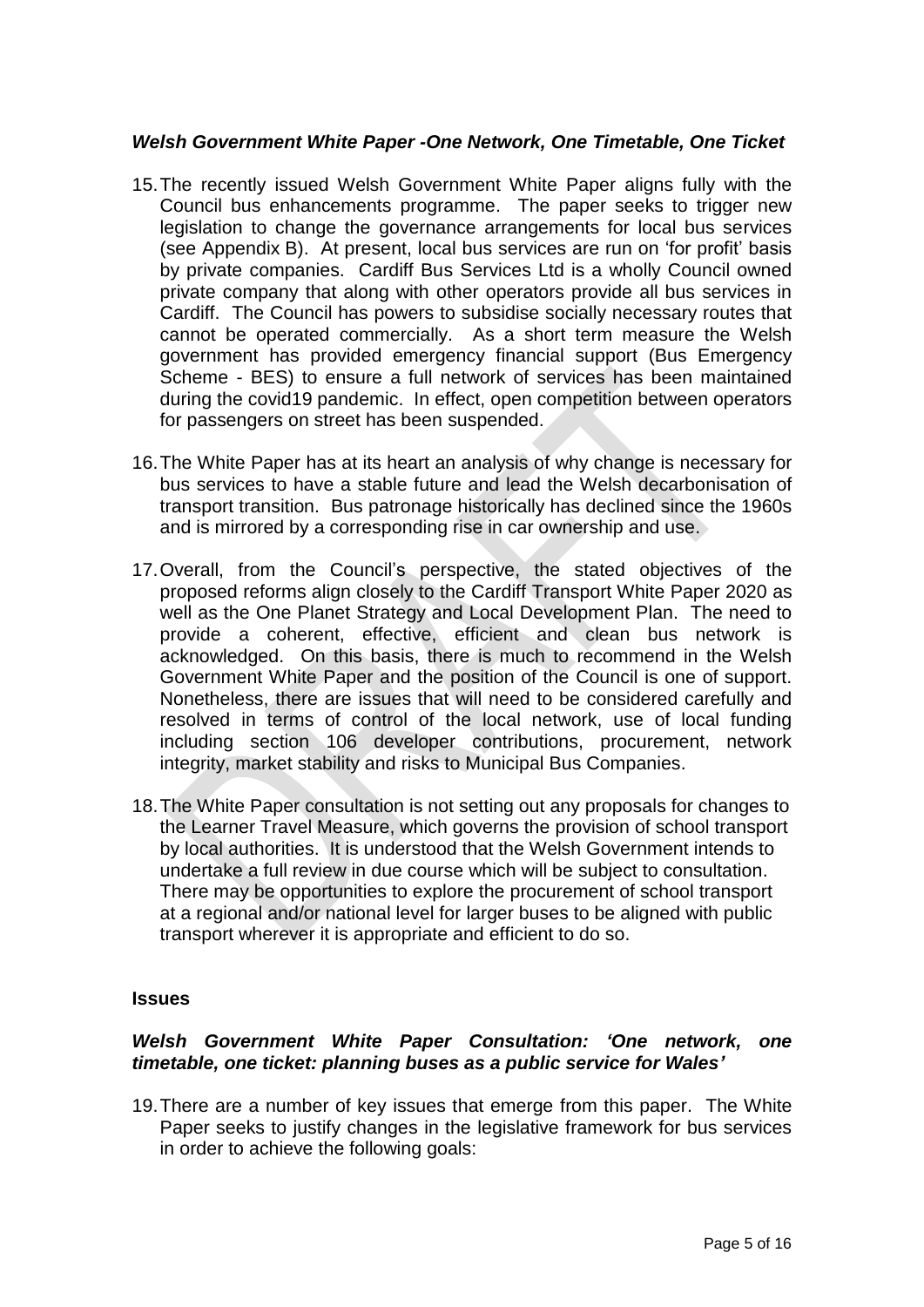- Bus services help to create a prosperous Wales by enabling people to get to and from their places of work, education, or to hospitality or social activities.
- A resilient and globally responsible Wales is created when buses encourage people out of their cars onto more efficient transport. Buses also enable our communities to be more cohesive and keep our language and culture thriving.
- By using the bus, we can help improve air quality and reduce our carbon footprint, contributing to a healthier Wales.
- Finally, a more Equal Wales is created through widespread access to bus services which makes it affordable for all members of society.

## *The Franchise Model: Balancing Local Control and System Coordination*

- 20.The central premise of the White Paper is that changing governance arrangements and installing more prescriptive standards for service delivery including simplified ticketing, high quality information provision and value for money fares, are essential to support growth in bus travel.
- 21.As a base proposition the White Paper sets out that a Wales wide model of franchising (i.e., tendering) of bus routes or geographic areas of the bus network will result in streamlined service delivery, more efficient use of resources and a higher quality, more well used, network. By implication, the tenders would control the quality, quantum and network coverage of bus services.
- 22.The franchise model proposed would see TfW take the lead on network planning, tendering and control of bus routes / network areas and the setting of service standards on behalf of the Welsh Government. This approach would be in conjunction with Corporate Joint Committees (CJCs) and local authorities. In Summary, it is interpreted from the White Paper that the governance proposed is likely to be as follows:
	- Local authorities have a say in designing the network with assistance from TfW;
	- CJC's prepare a regional plan with input from the local authorities;
	- TfW works on behalf of the Welsh Government to combine the networks into a national plan;
	- National Supervisory Board reviews the plans and makes recommendations to the Ministers; and
	- Ministerial approval of the national plan.
- 23.It is understood that TfW would then implement the overall franchise plan on behalf of the Welsh Government. It is also understood that the White Paper is proposing to allow Welsh Ministers to delegate the franchising power. However, the White Paper notes that they are not expecting to do so, but the provision future-proofs the primary legislation against unplanned changes to delivery structures, so that powers could be delegated to a statutory delivery body, should it be deemed appropriate in future.
- 24.Despite enabling a more coordinated approach, the franchise proposals raise the risk of diminishing local authority control over what is in the majority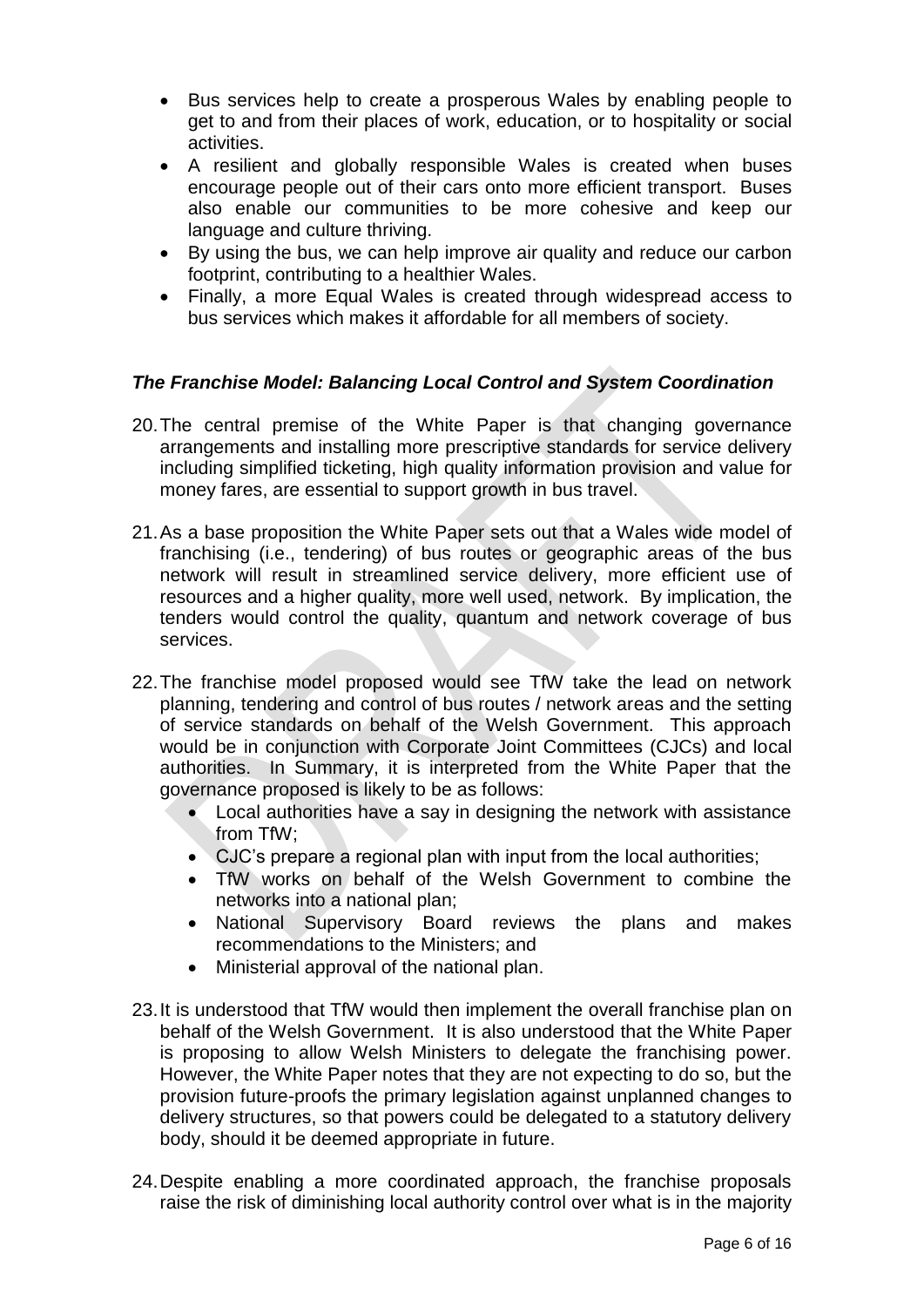of cases a very localised and important public service. It is acknowledged that the processes of procuring any resulting bus franchises could be centralised with useful economies of scale. However, the determination of the network, its coverage and service patterns are issues with significant local focus.

- 25.Overall, the national network of long-distance bus services, such as Traws Cyrmu, due to its integration with the rail network has a robust case to be under national TfW led control. It is important that in the South East Wales region the CJC has a strong partnership role with TfW, in defining the regional network of inter-urban bus routes in conjunction with local authorities.
- 26.The White Paper presumes that the actual delivery of service would continue to be by private companies together with current and potentially new council owned entities, including Cardiff Bus through TfW controlled franchises. Accordingly, the recommended response in Appendix A suggests as a matter of principle, franchising is an appropriate tool for the management of bus services. However, given the limited detail provided on how the franchising proposal would operate and the very real concern that local accountability would be lost in a single national franchise, the Council's response caveats this support.

#### *Approach to Funding*

- 27.A further concern relates to the lack of clarity over future funding streams within the White Paper. Experience elsewhere of franchised bus networks, e.g., London and the proposed scheme in Manchester, show bus networks are heavily reliant on substantial ongoing public subsidy. A franchised network will require funding to be established and all subsequent revenue risk from operations would transfer to the public sector.
- 28.Ultimately, higher quality and improved bus services will increase costs. Therefore, without a robust funding proposal the certainty that the desired outcomes can be secured is not able to be established.
- 29.A high-level analysis on a Wales wide basis suggests a significant shortfall in resources allocated to bus services is a real possibility. The Regulatory Impact Assessment (RIA) of the White Paper (see Appendix C) makes assumptions about efficiency gains both in organisational matters and on road service delivery. The consultation material explicitly asks if 'affordability' should be a guiding principle of a new regulatory approach. Without an indicative funding proposal or structure set out, an affordability test cannot be defined or applied at this time.
- 30.The Council currently has a supported services revenue budget of approximately £650,000 per annum through the Welsh Government Bus Services Support Grant (BSSG). There has been an ongoing need to support additional bus services that have been withdrawn by bus operators because they are not commercially viable. Approximately £430,000 of the Financial Resilience Mechanism fund has been used to provide support to these services. The possible shortfall in resources outlined above, together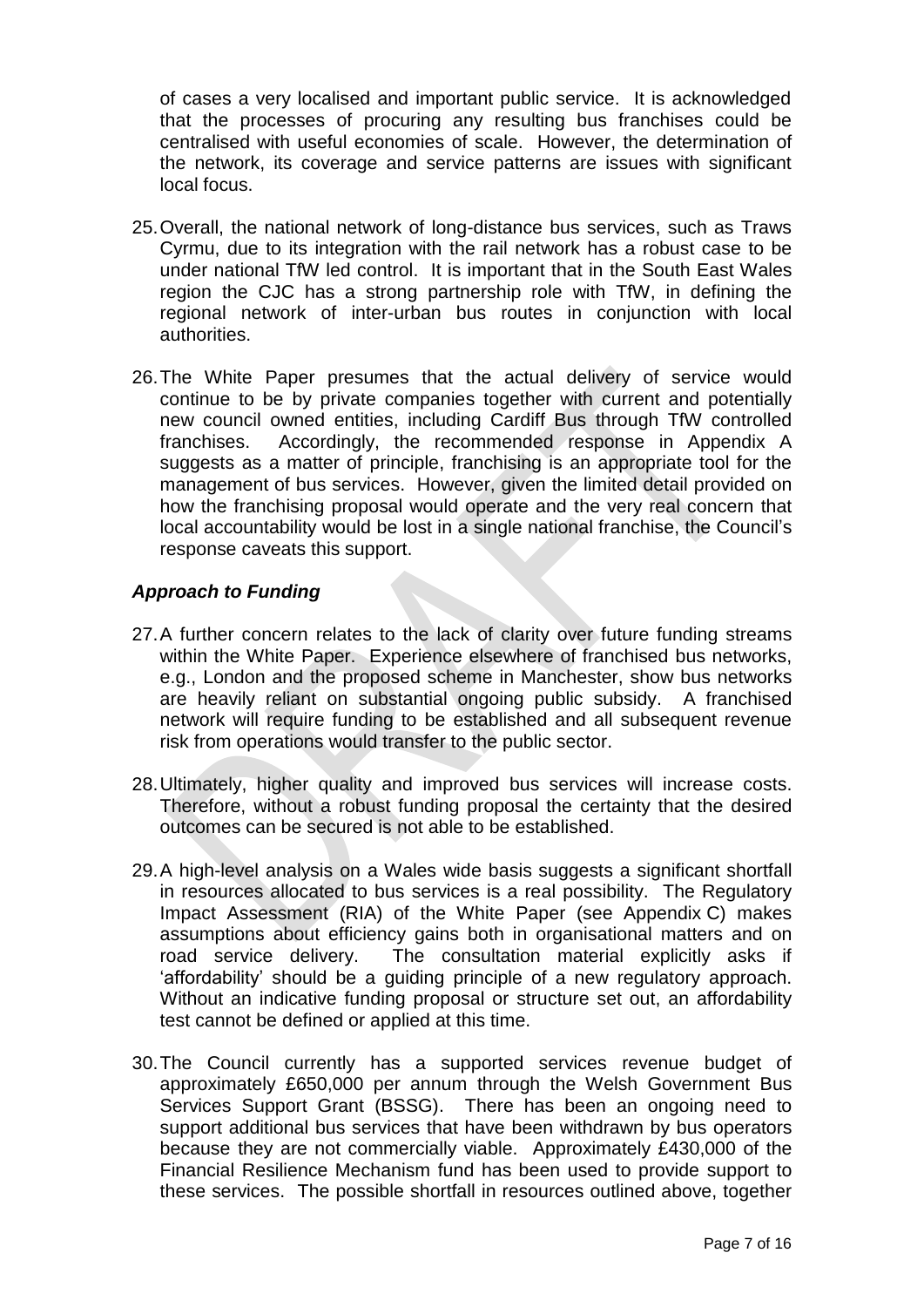with the expressed desire for both qualitative and quantative improvements in bus services is likely to increase pressure on these budgets.

31.Given the proposed franchising structure with revenue incentives and risk falling to the public sector, a series of non-financial rewards and penalties would need to be established within the franchises to ensure high standards of performance by operators. The White Paper makes no proposals in this area.

#### *Municipal bus companies and 'operators of last resort'*

- 32.The White Paper seeks to promote municipal ownership of bus companies and through legislation remove the current ban on new municipal bus operations. In this regard, Cardiff Council (and Newport Council) are in a unique situation having retained municipal ownership of their respective bus operators.
- 33.The consultation seeks views on the removal of the ban and tests changes to financing strategies for municipal operators. These could have advantages for Cardiff Council should existing municipal operators be included. The White Paper offers limited detail on financial governance arrangements, but it would appear prudent that any investment proposal would be subject to usual local government approval processes.
- 34.Whilst municipal ownership is encouraged, the White Paper does not suggest that the current arms-length ownership arrangements be abandoned. Therefore, it remains unclear if, for example, the Council could seek to re-establish the Council passenger transport department should that be desirable to directly influence bus service decisions.
- 35.Cardiff Bus enjoys significant network coverage in the wider Cardiff area. The White Paper makes no observations on how or if market share in the Council's area could or indeed should be protected under a franchise situation. The White Paper whilst encouraging municipal ownership makes no reference to the very real challenges that UK competition law could bring to such a situation if that approach were to be followed. Council officers are exploring how such a scheme could work and expect to take legal advice in due course to confirm the courses of action available. At this stage the proposed consultation response seeks greater clarity on the Welsh Government's thinking on this issue and how a resolution could be achieved.
- 36.Competitive tendering for franchises will be very challenging for municipal bus companies against a low-cost operator. If the Council's Municipal Bus Company, Cardiff Bus, does not win a franchise or a sufficient number of them to sustain the business, there would be significant liabilities on the company related to potential redundancies, pension costs and asset writeoffs. The White Paper does not offer a mechanism to protect municipal bus companies from exposure to the risks associated with competing for franchises. Protecting municipal bus operators is likely to require a mechanism where direct award is permitted. However, competition law and the circumstances where this might be appropriate to ensure this can be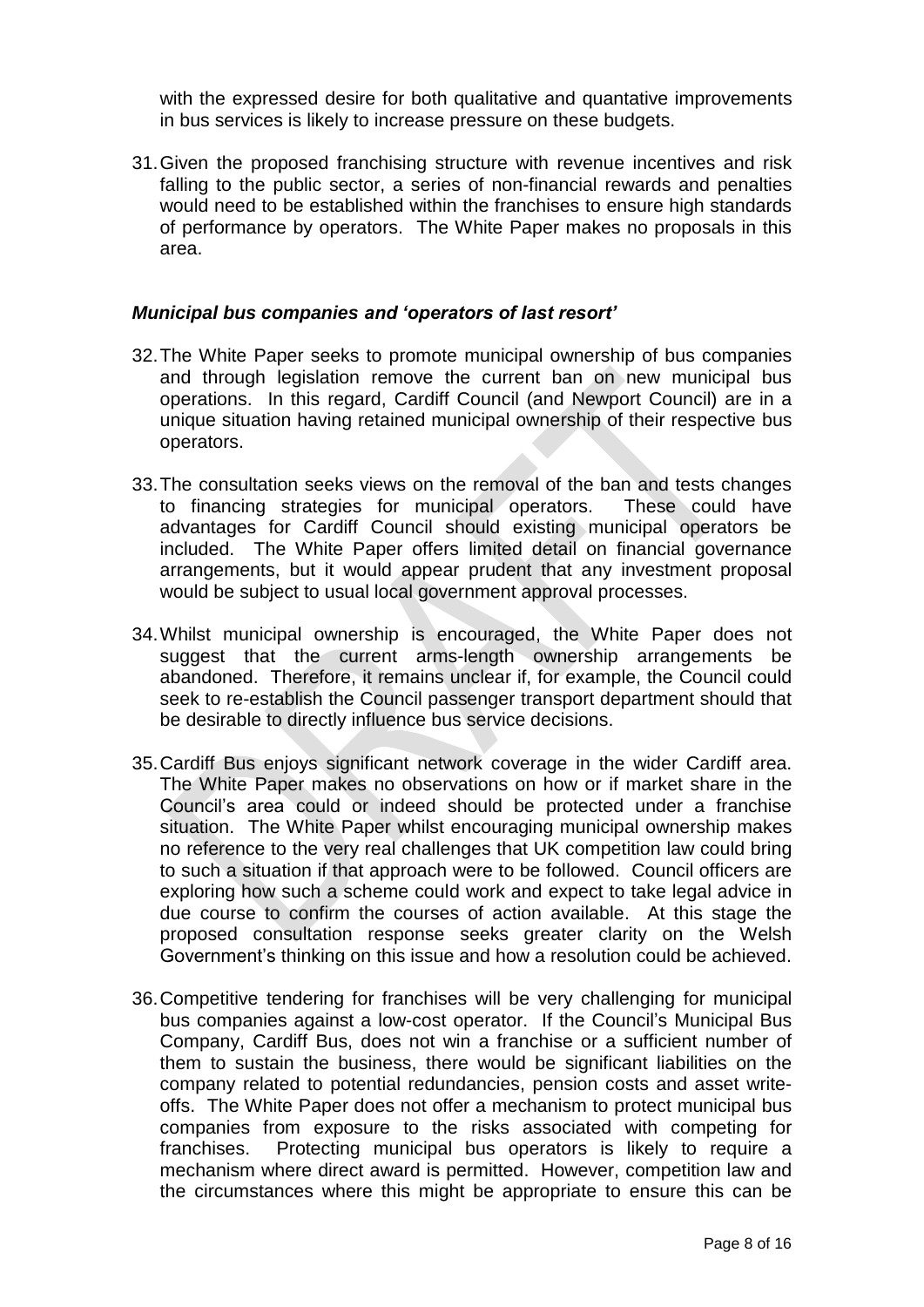legal will need careful consideration as competition law is not a devolved responsibility.

- 37.The White Paper also makes provision for the merger of municipal bus companies. Whilst some local authorities may wish to create municipal bus companies and merge them, this is unlikely because of the potential risks. There may be potential to create efficiencies and consistent working practices. However, this could dilute local ownership and influence.
- 38.The consultation seeks views on whether an 'operator of last resort' (OLR) is required in a franchising situation to ensure service continuity should an operator fail or exit the market for other reasons. Although not explicit, the suggestion is that municipal operators could have a role in providing operator of last resort support. Should franchising emerge as the preferred governance model such a provision will be necessary, but the White Paper consultation is unclear about how this would be structured. On this matter, further clarification will be required.
- 39.Any failed franchise operator will own or lease its assets including vehicles and depots. The White Paper indicates no powers for the OLR to acquire these assets to conduct operations immediately following a market failure. There are such powers for rail operations.
- 40.Overall, considerable uncertainty exists regarding the detail of the proposals in the White Paper. It provides opportunities for the creation of new municipal bus operators but does not consider existing municipals. How the proposals might impact on the Council's responsibilities as the Shareholder of the Municipal Bus Company, Cardiff Bus (Cardiff City Transport Services Limited) will require detailed consideration at the appropriate time once the Bus Bill takes account of the feedback that is received as part of the consultation and the practical mechanisms for delivery of better bus services become known.
- 41.The potential impacts on the Council's responsibilities with regards to the Transport Act 1985 are also uncertain and where the responsibility could sit is not yet known. The Transport Act 1985 introduced deregulation of bus services throughout Great Britain. Deregulation of the buses has led to a free market where anyone (subject to minimum safety and operating standards) can operate bus services. Local Authorities are obligated to provide supported bus services in accordance with tests in Section 63 of the Transport Act 1985.

#### *Decarbonisation - fleet renewal*

42.The White Paper seeks to achieve a net zero emission bus vehicle fleet through a leasing arrangement. The RIA suggests that increased leasing costs may be offset by the lower running costs. Given the current limited rate of fleet renewal this proposal has merit provided it can increase this rate. The lack of detail in the White Paper about the model of investment in low carbon vehicles is unfortunate given the urgency that is required and the need to ensure the private sector component is deliverable. The White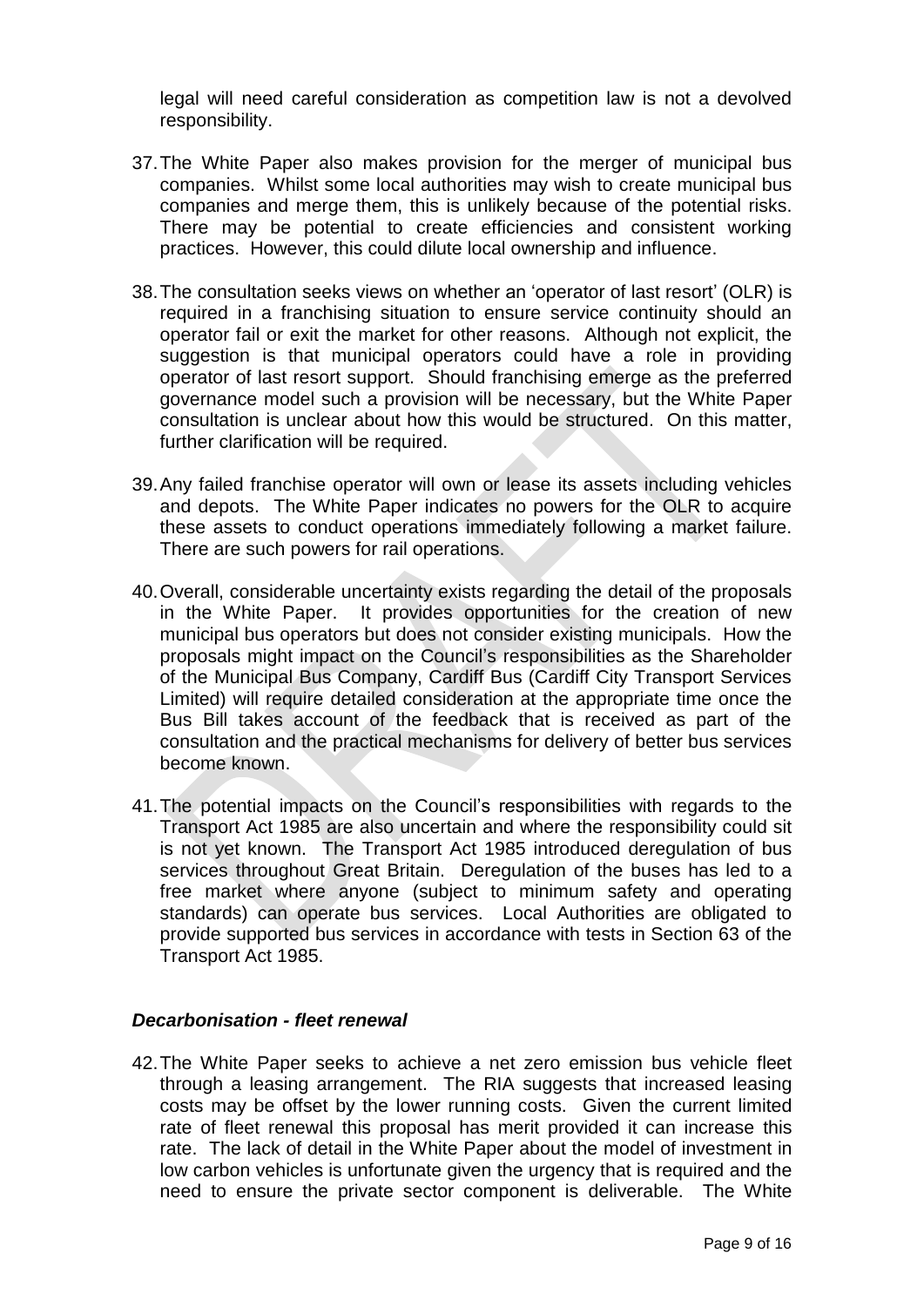Paper should recognise the range of pathways for fleet renewal that are available and require that these are fully tested. It is clear, however, that whichever model is adopted substantial additional funding is likely to be needed to achieve the Net Zero Wales target of the service bus fleet to be zero emission by 2035.

#### *Bus Depot Facilities*

43.Should the Welsh Government's aim of increasing frequencies and ridership be attained, more vehicles and additional depot space will be required, which will translate at some stage into a requirement for additional bus depots, as well as renewal of existing facilities. Land allocations for bus depots will need to be local which is another reason network planning decisions should be made locally.

#### *Bus Passengers Charter*

*44.*The introduction of a bus passengers charter is an essential step that should be taken irrespective of the future legislative programme. This would bring an immediate and visible sign of progress to users and potential users. The key to a successful charter will be sufficient resources to deliver a highquality timely response when passenger expectations are not met.

#### *Fares, ticketing and information provision*

- 45.A further key issue in the White Paper relates to the current complexity of public transport fares and ticketing systems. In Cardiff, bus operators have already taken significant steps to reduce complexity and offer a range of payment channels. The Council's trial £1 bus fares promotion in the lead up to Christmas 2021 made an initial test of the value for money of bus services being improved. The results of the online feedback survey suggest that the scheme was good value for money, encouraged new users and pre-COVID19 bus users to return:
	- 86% of users confirmed that their experience was good value for money.
	- Overall, 88% of respondents think there should be similar bus fare promotions in the future.
- 46.The White Paper is correct to promote greater use of electronic ticketing. However, it is essential that a commitment to retain on-bus and cash payments without disadvantage is essential to ensure equity of access to services.
- 47.The White Paper seeks to digitise back-office functions and makes a commitment to deploy electronic service registration when this is likely to be unnecessary in a franchise situation. Recent officer experience of centralised back-office systems is poor with the electronic BES payment systems having a challenging introductory period. The future design of systems would benefit from comprehensive input, specification and system testing of end users.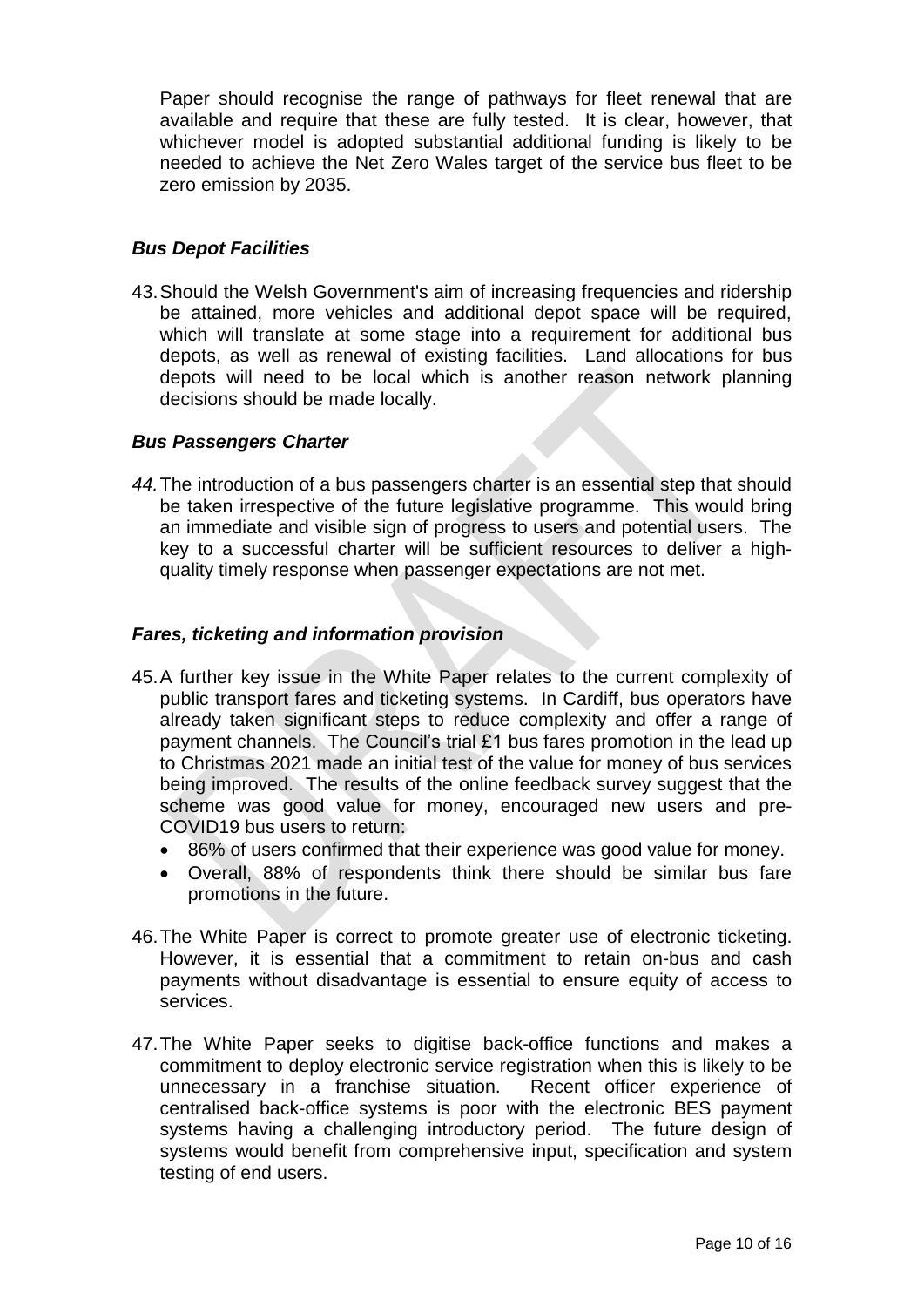48.Furthermore, passenger information will remain critical across a range of channels for users. What cannot be assumed is that electronic access to bus information will be available to all. The White Paper contains no in principle commitment to retain paper-based bus information. As a matter of equity this is seen as essential.

#### *Impact on Local Authority Finances and Resources*

- 49.The financial impact on Cardiff Council is not known at this time. A further report on the outcomes of the consultation and the Welsh Government's actions will be produced should legislative change be promoted in the Senedd. Through the White Paper's proposed collaboration between bus operators, local authorities, CJC's, TfW, national supervisory board and Welsh Government, the bus network will be designed to minimise the need for supported services and seek to make the network more integrated, effective, efficient and grow bus patronage.
- 50.Should the White Paper proposals proceed, Council staff could be affected through a transfer of service functions, but this is not confirmed at this stage and would require new legislation to be enacted. The potential reestablishment of a Council passenger transport department would require significant investment in skills and resources should that be desirable to directly influence bus service decisions, plan the network, prepare the specification, manage the franchised routes and/or areas, understand the revenues and manage the finances. A further report on the outcomes of the consultation and the Welsh Government's future actions will be produced at the appropriate time.

## *Summary Key Message*

- 51.The Council fully supports the aims and objectives of the Bus Bill White Paper and a collaborative approach. However, there is a significant risk to the Council if Cardiff Bus is not provided with a fail-safe mechanism to ensure the business has a secure platform to operate from. Cardiff Bus has also had an important role providing bus market stability in Cardiff. The White Paper does not provide enough detail to give Cardiff Council assurance that its interests in the Municipal Bus Company would be protected.
- 52.The Bus Bill needs to facilitate measures that give municipal bus operating companies a fair and practical opportunity within the franchising environment that de-risks their exposure to aggressive competition. Without such protection, the integrity of the bus market could be undermined and the ability of Cardiff and the Cardiff City Region to deliver on the ambitious aims and objectives that have been set locally, regionally and nationally put at risk.

## *Equality Impacts*

53.The importance of bus services for achieving social equity and combatting the adverse effects of inequality are acknowledged in the White Paper. It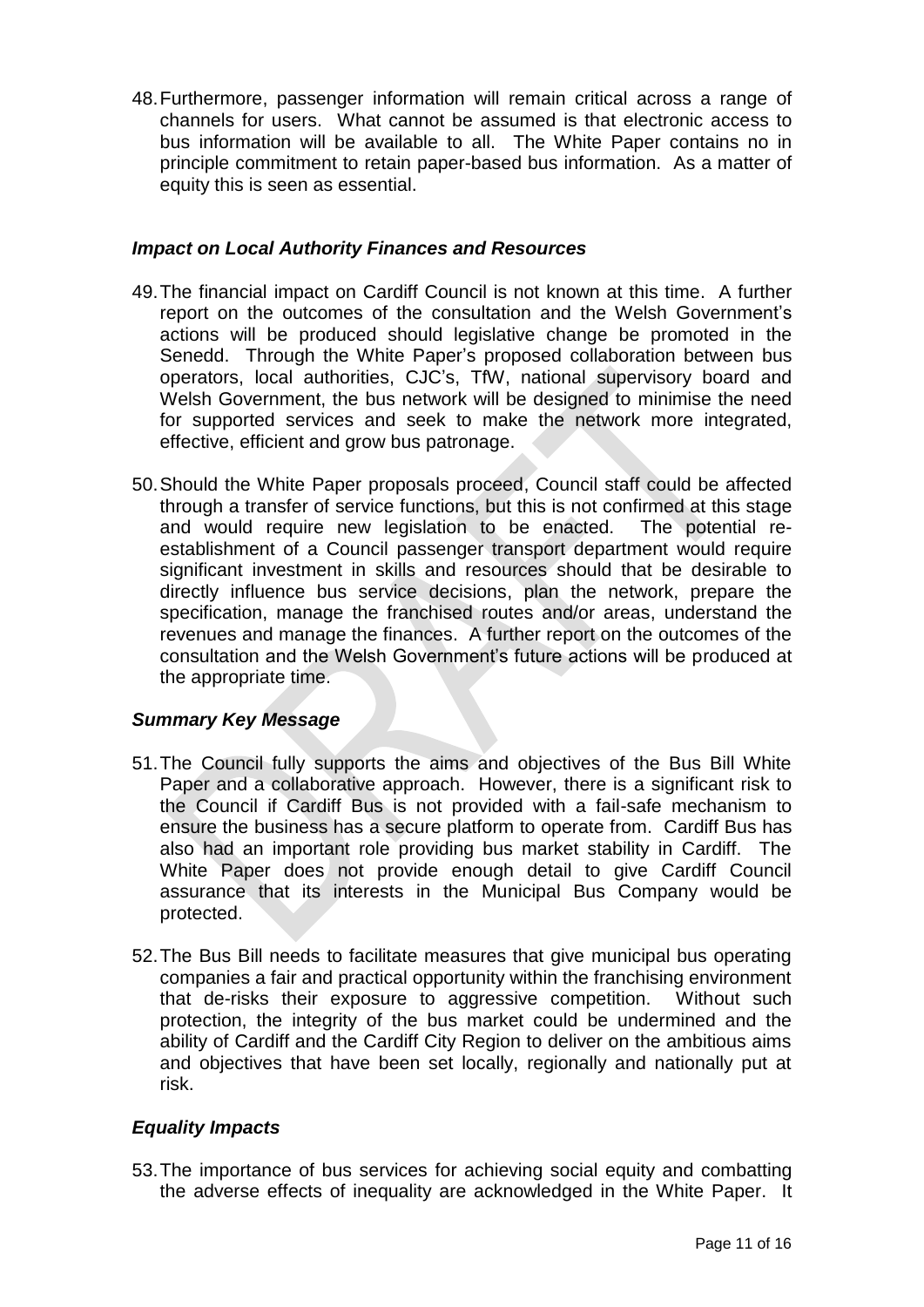would be beneficial for it to be accompanied by an Equality Impact Assessment. Related statistics in Llwybr Newydd Wales Transport Strategy supporting transport data suggests increasing car ownership which typically has a negative impact on bus use:

- 21% of households in Wales did not have access to a car (for activities such as visiting local shops or going to the doctor) in 2013/14.
- 15% of households in Wales did not normally have a car available for use in 2017/18, falling to 14% in 2018/19 then 13% in 2019/20.
- 29% of households in Cardiff stated they did not own a car/van in the 2011 Census. However, the 2017 Ask Cardiff Transport Survey suggests this had declined to 11%.
- 54.It is also worth noting 25% of bus users in Wales are disabled or have a long-term illness (analysis undertaken by TfW, 2019).

#### **Local Member consultation (where appropriate)**

55. There has not been Local Member consultation on the White Paper. Should the White Paper proposals be implemented it would have an effect on the bus services in all Council wards. Once the proposals for development of the bus network became clear further member consultation will be necessary. At this stage such a position is estimated to be a minimum of 2 years away.

#### **Reason for Recommendations**

- 56.To note the Welsh Government White Paper and its proposals for changes in the governance arrangements for local bus service and approve the Council's response to the consultation.
- 57.To note the Council's Bus Improvement Programme.

## **Financial Implications**

- 58.The report sets out a number of Council priorities previously considered by the Cabinet for improvement of Bus Transport services included in the Transport Whitepaper of 2020 and the Bus Strategy considered by Cabinet in July 2021. Meeting those objectives and other objectives such as a £1 fare will only be possible by working with various stakeholders and will require sustainable external grant funding or consideration of alternative income streams to the Council to pay for investment in Bus services and infrastructure in order to avoid a significant adverse financial impact on the Council.
- 59.The report sets out the consultation response to proposals included in a Welsh Government White Paper. Whilst this is only a consultation at this stage, consideration will need to be given to consistency with the Council's investment plans risks and affordability. This is particularly the case in considering the potential staff and financial implications following revised structures and responsibilities, locally, regionally and nationally that would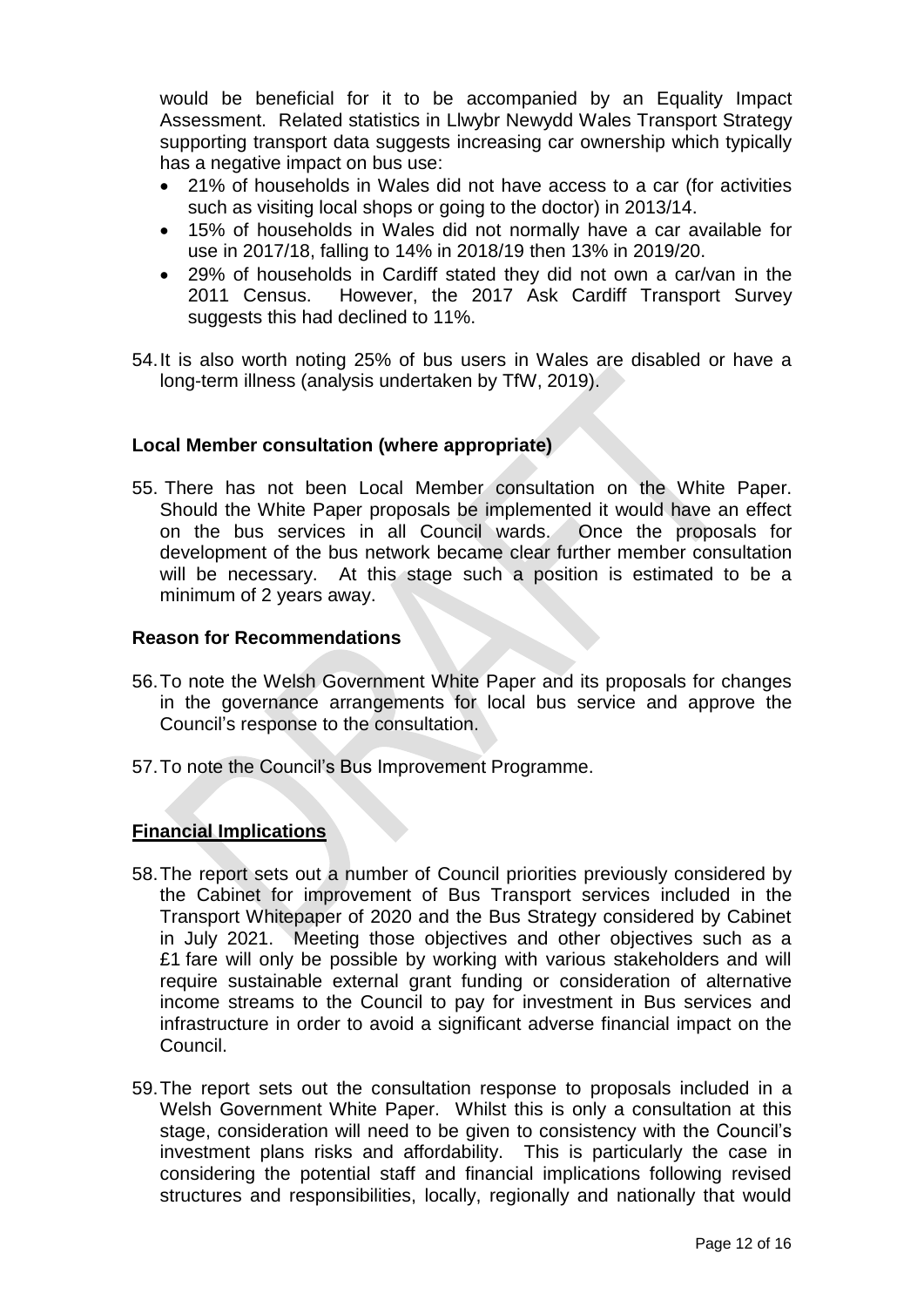need to be put in place for the operating of a revised model. The report indicates that a franchising model in other areas has resulted in increases in costs.

- 60.In respect of the operating model included in the whitepaper, further clarity will need to be sought as proposals develop on the financial risks to the Council of any franchising model in terms of ongoing subsidy support for socially necessary routes, to meet wider objectives of the Council as well as any implications arising as a shareholder of a municipal company.
- 61.The Council is the sole shareholder of Cardiff City Transport Services Limited. The Company will submit its own response to the consultation, but it is essential that the impact on company is considered carefully by the board and its shareholder to ensure the objectives set in the white paper in terms of Municipals are consistent with a franchising model and allows them to operate on a level playing field with consideration of wider service delivery and not just cost. The implications of any Welsh Government proposals for the company will need to be considered carefully with mitigations put in place by the board for any adverse risks, but also to consider actions to structure itself to be in a commercial position to take advantage of opportunities as part of any new model. This also includes the impact of ongoing support provided to all operators as part of the Bus Emergency Support scheme following the Covid 19 pandemic. Its future and timing remains uncertain for the Company, but has to date allowed bus routes and provision of essential services to be protected for those who need it, without an increase in any subsidy from the Council for routes. Were this to change as a result of changes to the emergency support scheme or as result of any new model arising from implementation of the white paper, the financial implications will need to be considered as part of the Council's Medium Term Financial Plan.

## **Legal Implications**

- 62.The report seeks approval of the Council's response to the Welsh Government's consultation paper on bus reforms. The body of the report addresses the issues raised. From a legal perspective it is noted that the consultation paper sets out legislative proposals, which 'include:
	- requiring the franchising of bus services across Wales
	- allowing local authorities to create new municipal bus companies
	- relaxing restrictions on existing municipal bus companies to put them on the same footing as new ones'
- 63.As regards decision making in this area (see consultation paper, paragraph headed 'Embedding local knowledge and accountability'), the proposals provide roles for Corporate Joint Committees (CJCs) and a national supervisory board. 'This points to a key role for Corporate Joint Committees (CJCs) mirroring their transport planning role, to form a regional view of the network and ensure inter-regional routes and communities are as well served as those within a single authority'. It is understood that, under the model proposed, '…, local authorities would develop a plan for a bus network that meets the need of their communities. CJCs would then be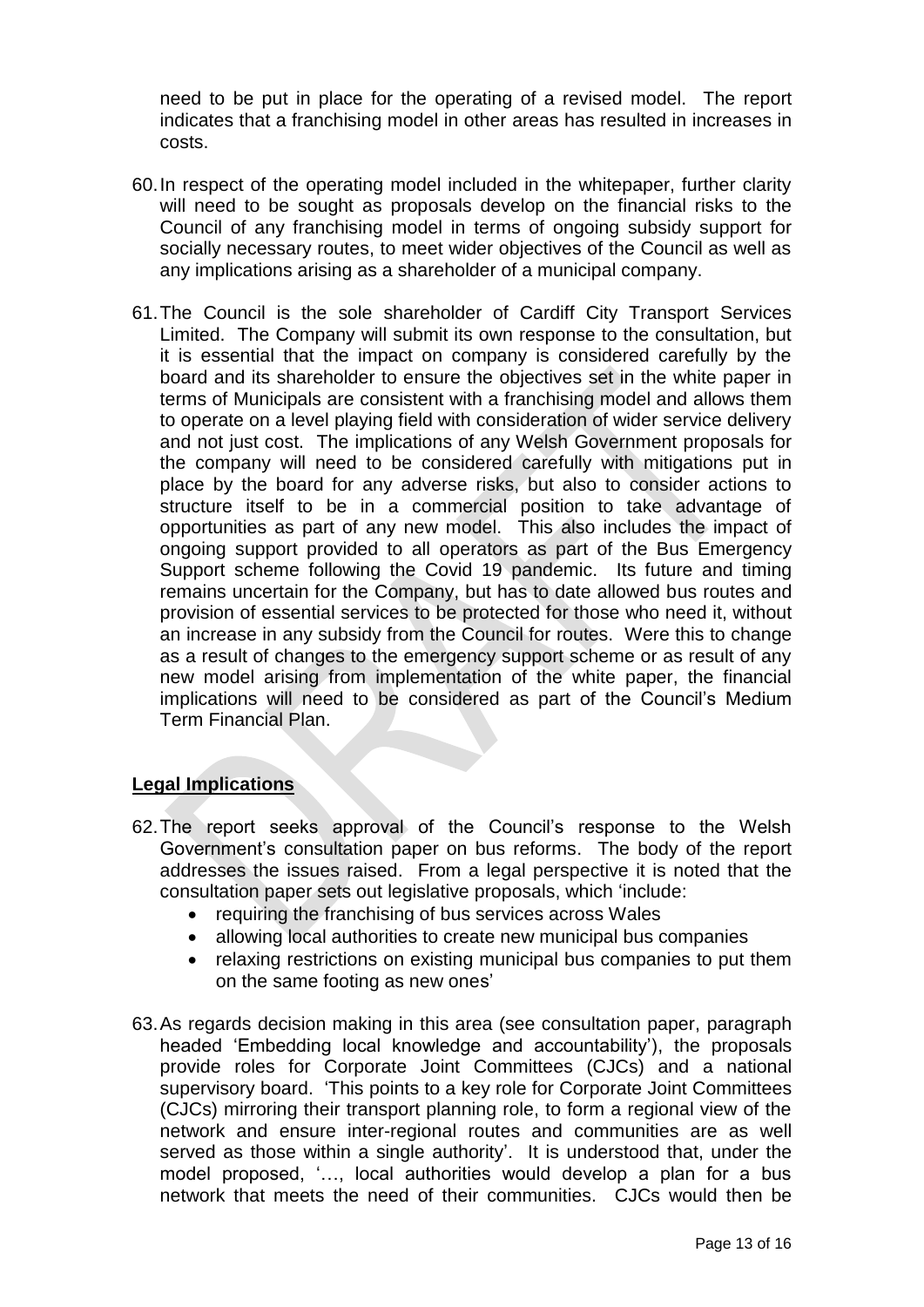responsible for bringing these together to agree a regional plan. Transport for Wales would work with them, on behalf of the Welsh Government, to combine these networks into a national plan to be reviewed by the members of the supervisory board and agreed by Ministers'.

- 64.As regards Municipal bus companies it is proposed to allow local authorities to invest in or acquire bus companies. The consultation providing, 'In addition to removing a barrier to public investment, this would also allow the merger of two municipal bus companies, which could offer economies of scale or allow them to operate over a wider area'.
- 65.The body of the report notes that separate reports will be submitted on; (i) the Council's draft Bus Strategy for Cardiff and (ii) a scheme for the further provision of electric buses. Legal implications on these matters will be set out in the proposed reports.
- 66.Paragraph 16 of the report refers to a programme of projects and initiatives and legal advice should be sought on each proposal as it progresses.

#### **General legal implications**

#### *Equality Requirements*

- 67.In considering this matter the decision maker must have regard to the Council's duties under the Equality Act 2010. Pursuant to these legal duties Councils must, in making decisions, have due regard to the need to (1) eliminate unlawful discrimination, (2) advance equality of opportunity and (3) foster good relations on the basis of protected characteristics. Protected characteristics are: (a). Age,( b ) Gender reassignment( c ) Sex (d) Race – including ethnic or national origin, colour or nationality, (e) Disability, (f) Pregnancy and maternity, (g) Marriage and civil partnership, (h) Sexual orientation (i) Religion or belief – including lack of belief.
- 68.When taking strategic decisions, the Council also has a statutory duty to have due regard to the need to reduce inequalities of outcome resulting from socio-economic disadvantage ('the Socio-Economic Duty' imposed under section 1 of the Equality Act 2010). In considering this, the Council must take into account the statutory guidance issued by the Welsh Ministers (WG42004 A More Equal Wales The Socio-economic Duty Equality Act 2010 (gov.wales) and must be able to demonstrate how it has discharged its duty.

#### *Well Being of Future Generations (Wales) Act 2015*

- 69.The Well-Being of Future Generations (Wales) Act 2015 ('the Act') places a 'well-being duty' on public bodies aimed at achieving 7 national well-being goals for Wales - a Wales that is prosperous, resilient, healthier, more equal, has cohesive communities, a vibrant culture and thriving Welsh language, and is globally responsible.
- 70.In discharging its duties under the Act, the Council has set and published well being objectives designed to maximise its contribution to achieving the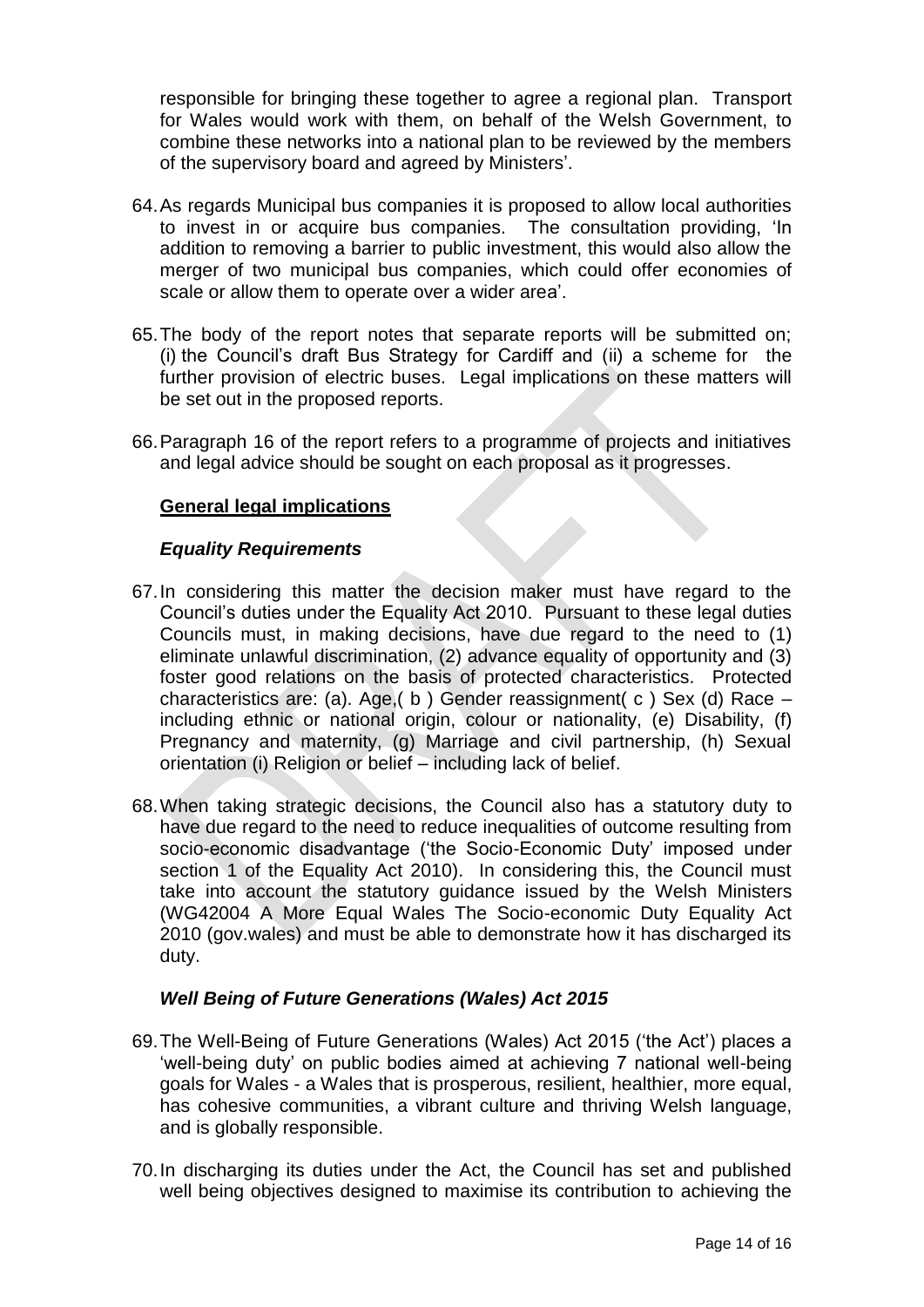national well being goals. The well being objectives are set out in Cardiff's Corporate Plan 2022-25. When exercising its functions, the Council is required to take all reasonable steps to meet its well being objectives. This means that the decision makers should consider how the proposed decision will contribute towards meeting the well being objectives and must be satisfied that all reasonable steps have been taken to meet those objectives.

- 71.The well being duty also requires the Council to act in accordance with a 'sustainable development principle'. This principle requires the Council to act in a way which seeks to ensure that the needs of the present are met without compromising the ability of future generations to meet their own needs. Put simply, this means that Council decision makers must take account of the impact of their decisions on people living their lives in Wales in the future. In doing so, the Council must:
	- Look to the long term
	- Focus on prevention by understanding the root causes of problems
	- Deliver an integrated approach to achieving the 7 national well-being goals
	- Work in collaboration with others to find shared sustainable solutions
	- Involve people from all sections of the community in the decisions which affect them
- 72.The decision maker must be satisfied that the proposed decision accords with the principles above; and due regard must be given to the Statutory Guidance issued by the Welsh Ministers, which is accessible using the link below:

http://gov.wales/topics/people-and-communities/people/future-generationsact/statutory-guidance/?lang=en

73.The decision maker should also have regard, when making its decision, to the Council's wider obligations under the Welsh Language (Wales) Measure 2011 and the Welsh Language Standards.

#### **HR Implications**

74.There are no HR implications for this report. If the White Paper proposals proceed and there are any affects for Council staff, a further report on the outcomes of the consultation and the Welsh Government's future actions will include relevant HR implications.

#### **Property Implications**

75.None at this stage.

#### **RECOMMENDATIONS**

Cabinet is recommended to: